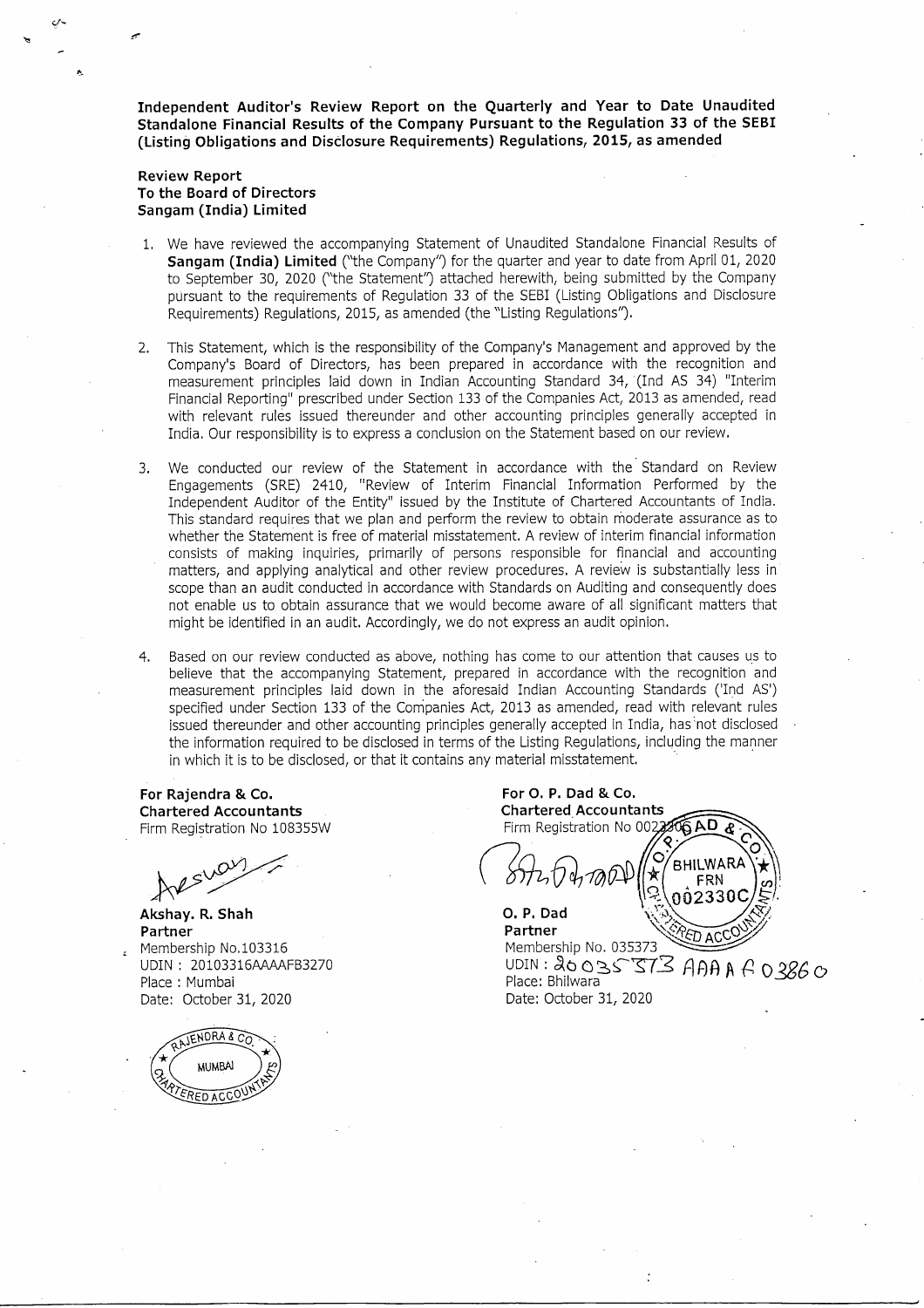

Regd.Off. : Atun, Chittorgarh Road, Bhilwara-311001 (Raj.), Phone: 01482-245400, Fax: 01482-24545<br>CiN: L17118RI1984PLC003173, Web: www.sangamgroup.com, Email: secretarial@sangamgroup.com

UNAUDITED STANDALONE FINANCIAL RESULTS FOR THE QUARTER AND HALF YEAR ENDED ON 30<sup>th</sup> SEPTEMBER, 2020

|            |                                                                                 |          |               |           |                 |          | (7 in Lakhs, except per equity share data) |
|------------|---------------------------------------------------------------------------------|----------|---------------|-----------|-----------------|----------|--------------------------------------------|
| SI.<br>No. | Particulars                                                                     |          | Quarter Ended |           | Half Year Ended |          | Financial Year<br>Ended                    |
|            |                                                                                 | 30.09.20 | 30,06,20      | 30.09.19  | 30.09.20        | 30.09.19 | 31.03.2020                                 |
|            |                                                                                 |          |               | Unaudited |                 |          | Audited                                    |
|            | Income                                                                          |          |               |           |                 |          |                                            |
|            | a, Revenue from Operations                                                      | 31085    | 10898         | 48722     | 41983           | 94384    | 178297                                     |
|            | b. Other income                                                                 | 85       | 131           | 219       | 216             | 629      | 848                                        |
|            | Total Income                                                                    | 31170    | 11029         | 48941     | 42199           | 95013    | 179145                                     |
| Ħ.         | Expenses                                                                        |          |               |           |                 |          |                                            |
|            | a. Cost of materials consumed                                                   | 15397    | 6548          | 25127     | 21945           | 52904    | 98233                                      |
|            | b. Purchases of stock in trade                                                  | 12       | 78            | 3198      | .90             | 3688     | 3963                                       |
|            | c. Change in inventories of finished goods, work-in-progress and stock-in-trade | 2124     | (1329)        | 1076      | 795             | (477)    | (1313)                                     |
|            | d, Employees benefits expense                                                   | 3410     | 2388          | 4906      | 5798            | 9692     | 19000                                      |
|            | e. Finance costs                                                                | 973      | 1385          | 1736      | 2358            | 3620     | 6865                                       |
|            | f, Depreciation and amortisation expense                                        | 2052     | 2047          | 2033      | 4099            | 4048     | 8100                                       |
|            | g, Power & Fuel                                                                 | 3642     | 2139          | 5827      | 5781            | 11803    | 22881                                      |
|            | h. Other Expenses                                                               | 4117     | 2690          | 4635      | 6807            | 9155     | 19399                                      |
|            | Total Expenses                                                                  | 31727    | 15946         | 48538     | 47673           | 94433    | 177128                                     |
|            | Profit/(Loss) before Exceptional Items & Tax (I-II)                             | (557)    | (4917)        | 403       | (5474)          | 580      | 2017                                       |
| IV         | Exceptional Items                                                               |          |               |           |                 |          |                                            |
| $\vee$     | Profit/(Loss) before Tax (III-IV)                                               | (557)    | (4917)        | 403       | (5474)          | 580      | 2017                                       |
| VI         | Tax expense:                                                                    |          |               |           |                 |          |                                            |
|            | Current tax                                                                     |          |               | 213       |                 | 523      | 1232                                       |
|            | Deferred tax                                                                    | (150)    | (1700)        | (127)     | (1850)          | (368)    | (430)                                      |
|            | Earlier Years                                                                   |          |               |           |                 |          | (115)                                      |
|            | VII Profit/(Loss) after tax from continuing operations (V-VI)                   | (407)    | (3217)        | 317       | (3624)          | 425      | 1330                                       |
|            | VIII Other Comprehensive Income/(Loss)                                          |          |               |           |                 |          |                                            |
|            | A.(!) Items that will not be reclassified to profit or loss                     | (1)      | (1)           | 17        | (2)             | 34       | (3)                                        |
|            | (ii) Income Tax on items that will not be reclassified to profit or loss        |          |               | (6)       |                 | (12)     | 1                                          |
|            | B.(i) Items that will be reclassified to profit or loss                         | 12       | 303           | (23)      | 315             | (12)     | (323)                                      |
|            | (ii) Income Tax on Items that will be reclassified to profit or loss            | (4)      | (106)         | 8         | (110)           | 4        | 113                                        |
|            | Total Other Comprehensive Income/(Loss) (Net of Tax)                            | 8        | 196           | (4)       | 204             | 14       | (212)                                      |
| 1X         | Total Comprehensive Income for the period (VII+VIII)                            | (399)    | (3021)        | 313       | (3420)          | 439      | 1118                                       |
| x          | Paid-up Equity Share Capital (Face Value of ₹ 10 per Share)                     | 3942     | 3942          | 3942      | 3942            | 3942     | 3942                                       |
| XI         | Other Equity                                                                    |          |               |           |                 |          | 49382                                      |
| XII        | Earning per Equity Share:                                                       |          |               |           |                 |          |                                            |
|            | (1) Basic (not annualised)                                                      | $-1,03$  | $-8,16$       | 0,80      | $-9,19$         | 1,08     | 3,37                                       |
|            | (2) Diluted (not annualised)                                                    | $-1,03$  | $-8,16$       | 0.80      | $-9,19$         | 1.08     | 3.37                                       |

Notes:-<br>1 The above unaudited standalone financial results for the quarter and half year ended 30<sup>th</sup> September 2020 have been prepared by the Company in accordance with Regulation 33 of SEBI (Listing Obligations & Disclosure Requirements) Regulations 2015 (as amended) and were reviewed by the Audit Committee of the Board and thereafter were approved and taken on record by the Board of Directors in their meeting held on 31<sup>tt</sup> October, 2020.

Based on the management approach as defined in Ind AS 108 - Operating Segments, the Chief Operating Decision Maker (CODM) evaluates the company's performance inducates resources based on an analysis of varioutly bead alloc Information is not required and accordingly not provided. .

The Board of Directors of the Company has approved the Scheme of Amalgamation of its 100 % Subsidiary Sangam lifestyle Ventures Limited on 14th September, 2020<br>appointed date being 1st April, 2020, Scheme is pend

The Covid 19 Pandemic affected globally as well as India causing significant disturbance in economic activities. After the unlocking guidelines released by the<br>Government time to time, the Company has gradually started the

 $\vert$ 5  $^-$  The figures of the previous period have been re-grouped / rearranged and / or recast wherever considered necessary.

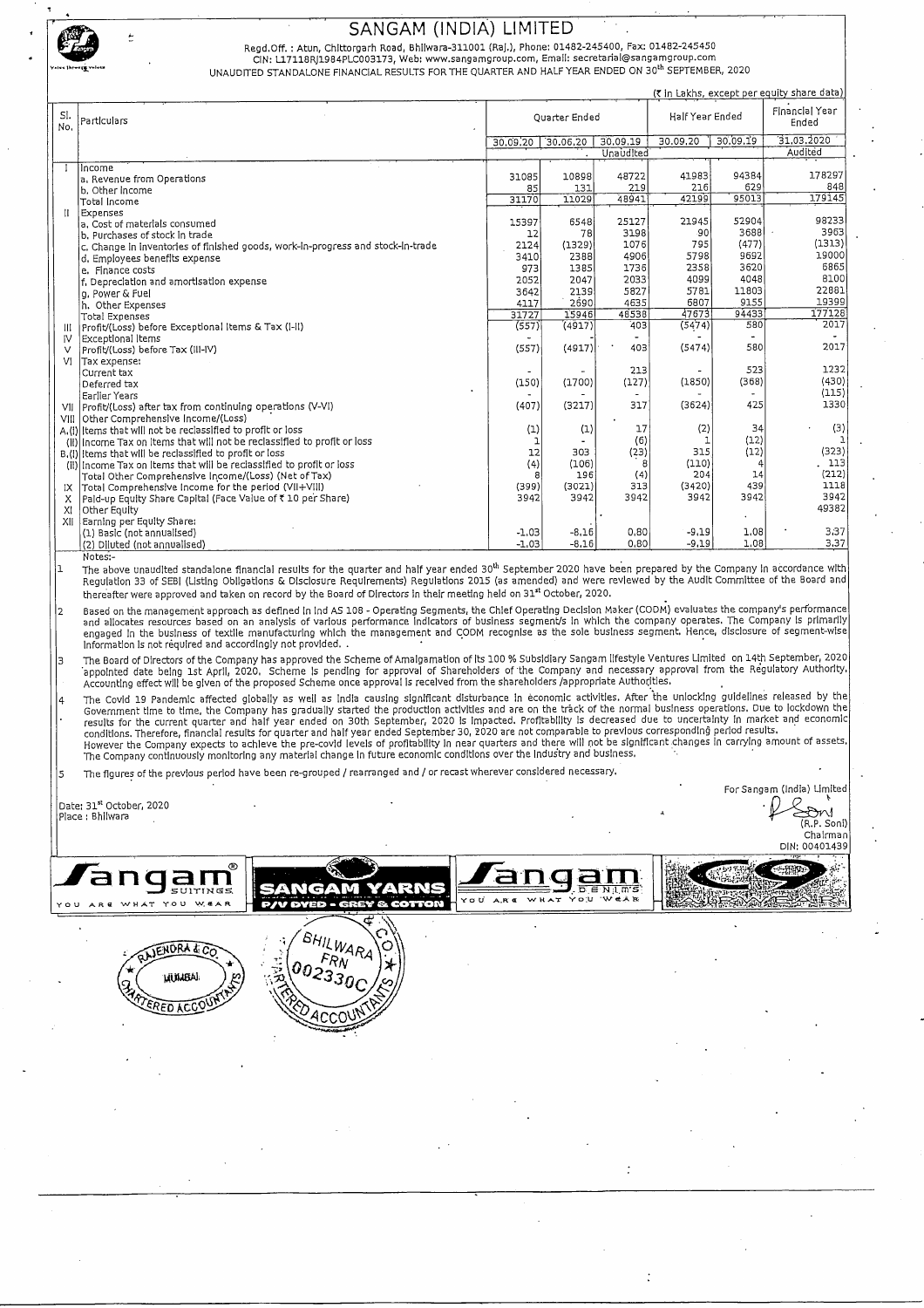

Regd.Office : Atun, Chittorgarh Road, Bhilwara-311001 (Raj.), Phone: 01482-245400, Fax: 01482-245450<br>CIN: L17118RJ1984PLC003173, Web: www.sangamgroup.com, Email: secretariai@sangamgroup.com  $v_{\star}$ lu4 through  $v_{\star}$ lu $\star$ s, Unaudited Standalone Statement of Assets and Liabilities for the Haif Year Ended 30<sup>th</sup> September, 2020

Regd.Office : Atun, Chittorgarh Road, Bhliwara-311001 (Raj.), Phone: 01482-245400, Fax: 01482-245450<br>
CIN: L17118RJ1984PLC003173, Web: www.sangamgroup.com, Email: secretarial@sangamgroup.com<br>
Unaudited Standalone Statement ₹ in Lakhs SI. Particulars As at <br>  $\begin{array}{|c|c|c|}\n\hline\n & A \sinh\theta & A \sinh\theta \\
\hline\n2020 & 31.03.2020\n\end{array}$ No. 30.09.2020 31.03.2020 Unaudited **ASSETS** 1 | Non-Current Assets (a) Property, Plant and Equipment <sup>58541</sup> <sup>61526</sup> (b) Capital Work-in-Progress 1534 534 602<br>17. [1] T1  $\binom{1}{2}$  other Intangible Assets 71 71 71 72 756 (d) Intangible Assets under Development (e) Financial Assets (e) Pinancial Assecs 590<br>(i) Investments and alcoholism and alcoholism and alcoholism and alcoholism and alcoholism and alcoholism and (i) Investments (i) Investments (i) other Financial Assets (iii) other Financial Assets (iii) other Financial Assets (iii) other Financial Assets (iii) other Financial Assets (iii) other Financial Assets (iii) other Pinanc (f) Other Non-Current Assets  $\begin{array}{|c|c|c|c|c|}\hline \text{(f) Other Non-Current Assets} & & \text{436} \ \hline \end{array}$  64733 Total Non-Current Assets 2  $\Big|$  Current Assets<br>(a) Inventories Current Assets 36753<br>(a) Inventories 36753 (b) Financial Assets (b) Financial Assets (b) Trade Receivables (b) Trade Receivables (b) Trade Receivables (b) 28002 30435<br>
(d) Trade Receivables (b) 22 (ii) Cash and Cash Equivalents  $\begin{bmatrix} 22 & 233 \\ 480 & 233 \end{bmatrix}$  (ii) Cash and Cash Equivalents (1)  $\begin{bmatrix} 23 & 23 \\ 480 & 233 \end{bmatrix}$ لاحظ (iii) Bank Balance (other than (ii) above) هو المستخدم المستخدم المستخدم المستخدم المستخدم المستخدم المستخدم ال<br>4952 - 1876 - 1876 - 1872 - 1876 - 1880 - 1891 - 1892 - 1893 - 1893 - 1893 - 1894 - 1895 - 1892 - 1893 -(iv) Other Financial Assets (iv) Other Financial Assets (iv) Assets (iv) Assets (iv) Assets (iv) Assets (iv) Assets (i (c) Current Tax Assets (Net) <sup>492</sup> <sup>445</sup> (d) Other Current Assets  $\frac{4492}{68514}$  79975 Total Current Assets 88514 79975<br>Total Current Assets 68514 79975 7000 130425 7144708 Total Assets 130425 130425 130425 130425 130425 130425 130425 130425 144708 EQUITYAND LIABILITIES Equity (a) Equity Share Capital <sup>3942</sup> <sup>3942</sup> (a) Equity Share Septer 49382<br>(b) Other Equity 2000 49382 49382 Total Equity <sup>49904</sup> <sup>53324</sup> Liabilities 1 Non-Current Liabilities (a) Financial Liabilities : .' (a) rindicial clabinics : 24228<br>(i) Borrowings : 243.28 243.28 243.28 243.28 243.28 243.28 243.28 23.28 23.28 23.28 23.28 23.28 23.28 23.28 23 (i) Borrowings  $\frac{1}{2}$ <br>
(b) Deferred Tax Liabilities (Net) 5119<br>  $\frac{337.8}{2821.6}$  5119<br>  $\frac{337.8}{2821.6}$  29347 Total Non-Current Liabilities 2 Current Liabilities (a) Financial Liabilities (i) Borrowings 28119 35899 (ii) Trade Payables a) Due to Micro and Small Enterprises 833 757<br>709 10702 b) Other than Micro and Small Enterprises 6709 10702<br>
b) Other than Micro and Small Enterprises 6709 11632 (iii) Other Financial Liabilities 13949 1313<br>1313 1313  $\frac{1}{2}$ (b) Other Current Liabilities . The state of the state of the state of the state of the state of the state of the state of the state of the state of the state of the state of the state of the state of the state o (c) Provisions 1871 1734<br>2305 62037 Total Current Liabilities . <sup>52305</sup> 620'37 Total Equity and Liabilities

Date: 31st'October, 2020 Place : Bhilwara .

For Sangam (India) Limited

~~~ Chairman

For Sangam (India) Limited<br>
For Sangam (India) Limited<br>
(R.P. Soni)<br>
Chairman<br>
(R.P. Soni)<br>
OIN: 00401439 'DIN: 00401439



.  $\overline{a}$ 

EHILLAN

 $\sqrt{2220}$ .• , ... 't';~./ ~.----

 $\mathcal{L}$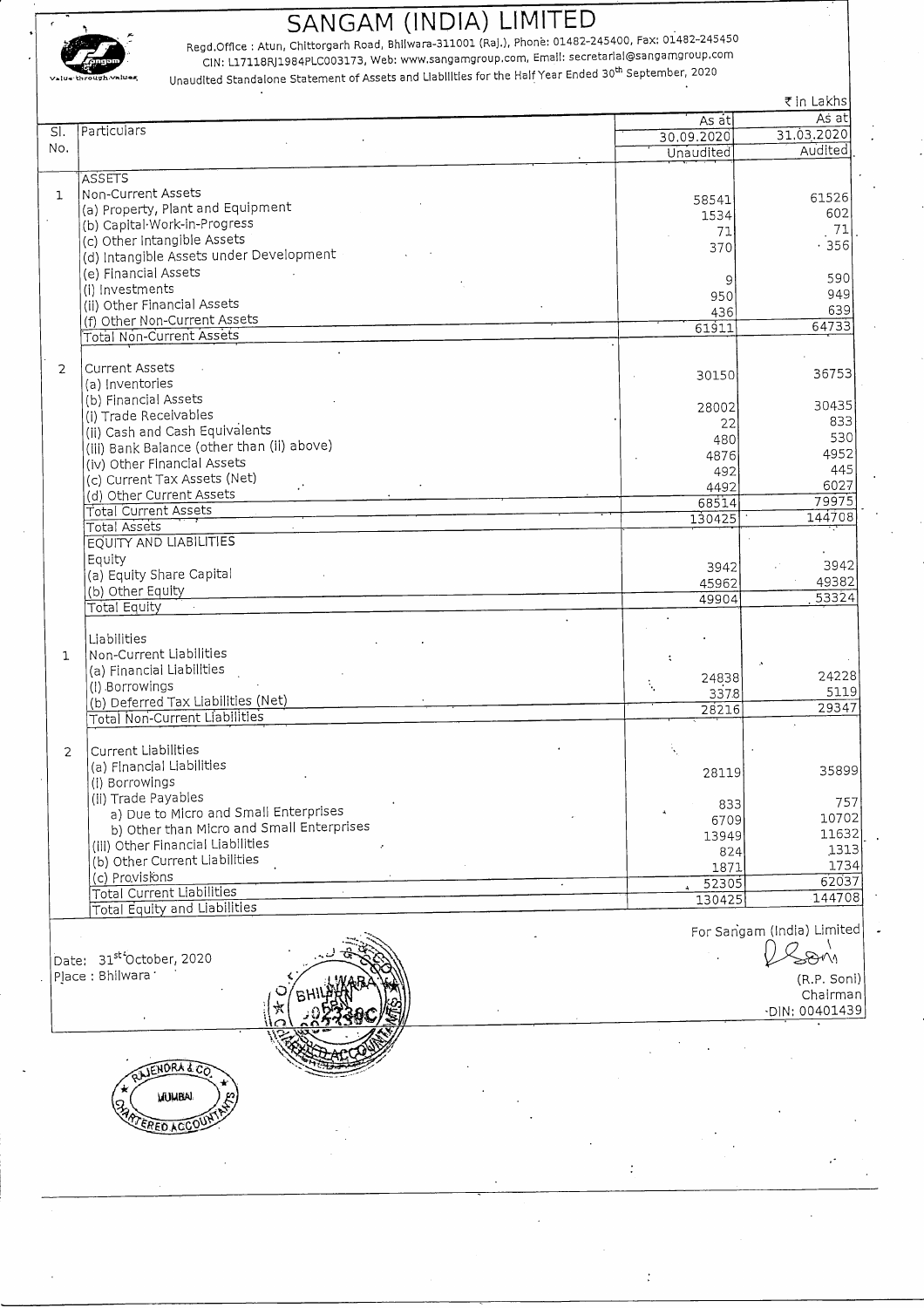

'. Regd.Office : Atun, Chlttorgarh Road, Bhllwara-311001 (RaJ.), Phone: 01482-245400, Fax: 01482-245450 CIN: L17118RJ1984PLC003173, Web: www.sangamgroup.com, Email: secretarlal@sangamgroup.com

**V.IUQ** ~hrouah **"I..ralu.s** Unaudited Standalone Statement of Cash Flow for the Half Year Ended 30th September, 2020

|                           |                                                                                   |                  | そ in Lakhs       |
|---------------------------|-----------------------------------------------------------------------------------|------------------|------------------|
| $\overline{\mathsf{S}}$ . | Particulars                                                                       | As at            | As at            |
|                           |                                                                                   | 30.09.2020       | 30.09.2019       |
| No.                       |                                                                                   | <b>Unaudited</b> | <b>Unaudited</b> |
| $\overline{A}$            | Cash Flow from Operating Activities                                               |                  |                  |
|                           | Net Profit Before Tax                                                             | (5474)           | 580              |
|                           | Adjustments for :-                                                                |                  |                  |
|                           | Depreciation and Amortisation Expense                                             | 4099             | 4048             |
|                           | Finance Costs                                                                     | 2358             | 3620             |
|                           | Allowance for Doubtful Debts                                                      | 300              | $\overline{a}$   |
|                           | Interest Income                                                                   | (144)            | (353)            |
|                           | Foreign Exchange Fluctuation                                                      | (185)            | 65               |
|                           | Profit on Sale of Property, Plant and Equipment and Other Intangible Assets (Net) | (52)             | (68)             |
|                           | Operating Profit before working capital changes                                   | 902              | 7892             |
|                           | Movements in Working Capital :-                                                   |                  |                  |
|                           | (Increase) / Decrease in Inventories                                              | $-6604$          | 2760             |
|                           | (Increase) / Decrease in Trade Receivables                                        | 2297             | (138)            |
|                           | (Increase) / Decrease in Other Financial Assets                                   | 79               | 323              |
|                           | (Increase) / Decrease in Other Assets                                             | 1736             | 2181             |
|                           | Increase / (Decrease) in Trade Payables                                           | (3896)           | (1902)           |
|                           | Increase / (Decrease) in Other Financial Liabilities                              | 158              | 402              |
|                           | Increase / (Decrease) in Provisions                                               | 450              | 297              |
|                           | Increase / (Decrease) in Other Liabilities                                        | (488)            | 15               |
|                           | Cash Generated from Operations                                                    | 7842             | 11830            |
|                           | Taxes Paid / (Refund) (Net)                                                       | 47               | (615)            |
|                           | Net Cash Inflow / (Out Flow) from Operating Activities                            | 7795             | 12445            |
| B                         | Cash Flow from Investing Activities                                               |                  |                  |
|                           | Purchase of Property, Plant and Equipment and Other Intangible Assets             | (2088)           | (2747)           |
|                           | Sale of Property, Plant and Equipment and Other Intangible Assets                 | 79               | 146              |
|                           | Interest Income                                                                   | 141              | 355              |
|                           | Sale of Investments                                                               | 581              |                  |
|                           | Net Cash Inflow / (Outflow) from Investing Activities                             | (1287)           | (2246)           |
| $\mathsf{C}$              | Cash Flow from Financing Activities                                               |                  |                  |
|                           | Proceeds from Long Term Borrowings                                                | 4210             | 165              |
|                           | Repayment of Long Term Borrowings                                                 | (1350)           | (4432)           |
|                           | Increase / (Decrease) in Short- Term Borrowings<br>$\mathcal{L}$                  | (7780)           | (1,465)          |
|                           | Finance Costs                                                                     | (2449)           | (3695)           |
|                           | Net Cash Inflow / (Out Flow) from Financing Activities                            | (7369)           | (9427)           |
|                           | Net Increase/(Decrease) in Cash & Cash equivalents                                | (861)            | 772              |
|                           | Cash and Cash Equivalents at the Beginning                                        | 1363             | 67               |
|                           | Cash and Cash Equivalents at the End                                              | 502              | 839              |

For Sangam (India) Limited

Date: 31 $^{\rm st}$ October, 2020 . $\bigvee$ 

t



-

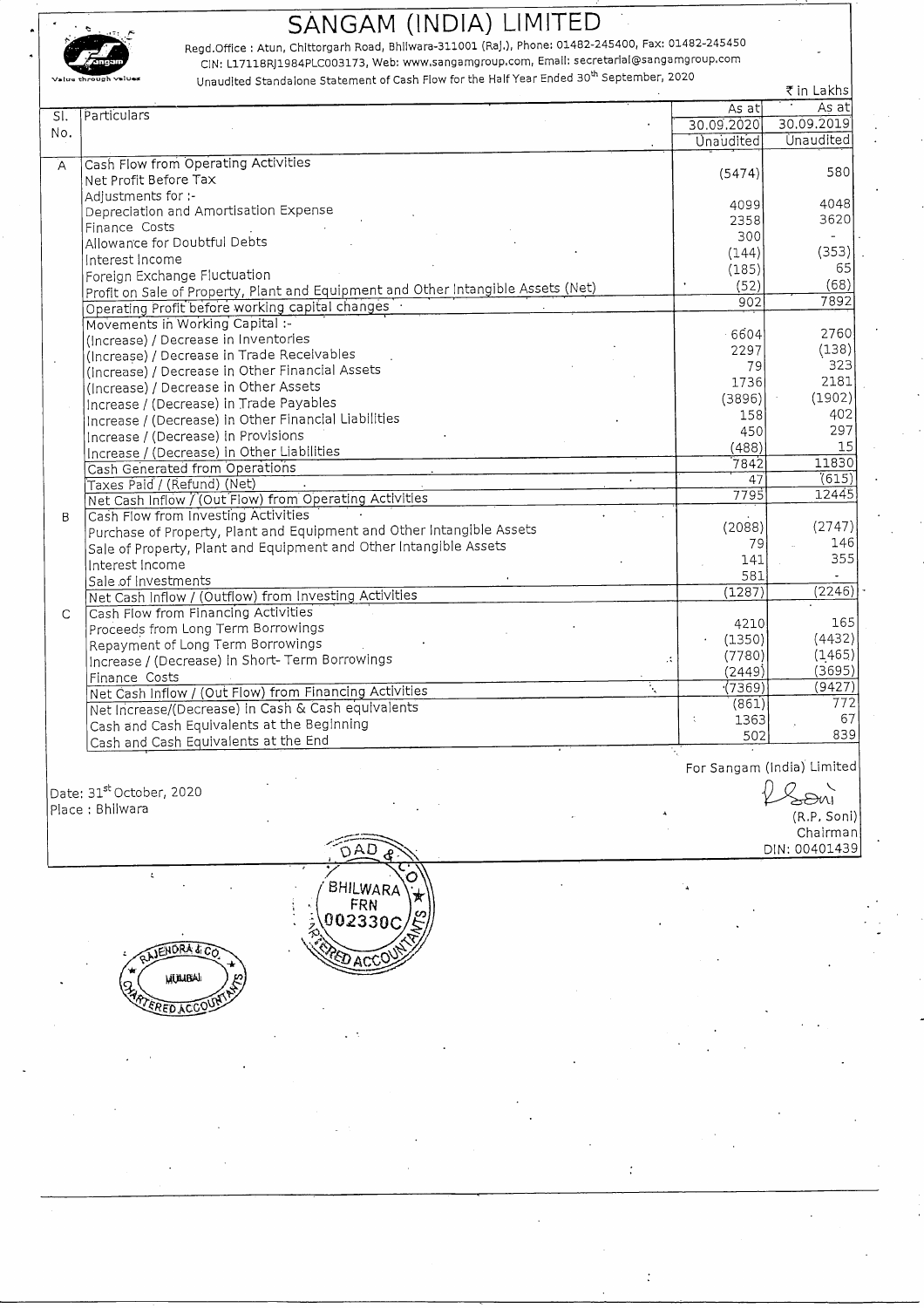**Independent Auditor's Review Report on the Quarterly and Year to Date Unaudited Consolidated Financial Results of the Company Pursuant to the Regulation 33 of the SEBI (Listing Obligations and Disclosure Requirements) Regulations, 2015, as amended**

### **Review Report To the Board of Directors Sangam (India) Limited**

- 1. We have reviewed the accompanying Statement of Unaudited Consolidated Financial Results of **Sangam (India) Limited** ("the Parent") and its subsidiary (the Parent and its subsidiaries together referred to as "the Group") for the quarter and year to date from April 01, 2020 to September 30, 2020 ("the Statement") attached herewith, being submitted by the Parent pursuant to the requirements of Regulation 33 and 52 of the SEBI (Listing Obligations and Disclosure Requirements) Regulations, 2015, as amended (the "Listing Regulations").
- 2. This Statement, which is the responsibility of the Parent's Management and approved by the Parent's Board of Directors, has been prepared in accordance with the recognition and measurement principles laid down in Indian Accounting Standard 34, "Interim Financial Reporting" (Ind AS 34), prescribed under Section 133 of the Companies Act, 2013 as amended, read with relevant rules issued thereunder and other accounting principles generally accepted in India. Our responsibility is to express a conclusion on the Statement based 'on our review.
- 3. We conducted our review of the Statement in accordance with the Standard on Review Engagements (SRE) 2410, "Review of interim Financial Information Performed by the Independent Auditor of the Entity" issued by the Institute of Chartered Accountants of India. This standard requires that we plan and perform the review to obtain moderate assurance as to whether the Statement is free of material misstatement. A review of interim financial information consists of making inquiries, primarily of persons responsible for financial and accounting matters, and applying analytical and other review procedures. A review is substantially less in scope than an audit conducted in accordance with Standards on Auditing and consequently does not enable us to obtain assurance that we would become aware of all significant matters that might be identified in an audit. Accordingly, we do not express an audit opinion.

We also performed procedures in accordance with the Circular No. CIR/CFD/CMD1/44/2019 dated March 29, 2019 issued by the Securities and Exchange Board of India under Regulation 33(8) of the Listing Regulations, to the extent applicable.

- 4. The Statement includes the financial results of Sangam Lifestyle Ventures Limited (Wholly owned subsidiary company).
- 5. The Statement includes financial results and other financial information of the subsidiary, whose interim financial results reflect total assets Rs. 1282 Lakhs as at September 30, 2020, total revenue of Rs. 276 Lakhs and Rs. 309 Lakhs, total net loss after tax of Rs. 13 Lakhs and Rs. 40 Lakhs and total comprehensive income of Rs. (12) Lakhs and Rs. (39) Lakhs for the quarter ended September 30, 2020 and for the period from April 01, 2020 to September 30, 2020 respectively, and net cash inflow of Rs. 7 Lakhs for the period from April 01, 2020 to September 30, 2020 have been reviewed by one of the joint auditors, whose reports have been furnished to us by the Management and our conclusion on the statement, in so far as it relates to the amount and disclosures included in respect of that subsidiary is based solely on the reports of the one of the joint auditors and procedures performed by us as stated in paraqraph 3 above.
- 6. Based on our review conducted and procedures performed as stated in paragraph 3 above and based on the consideration of the review reports of other auditors referred to in paragraph. 5 above, nothing has come to our attention that causes us to believe that the accompanying Statement, prepared in accordance with recognition and measurement principles laid down in the aforesaid Indian Accounting Standards ('Ind AS') specified under Section 133 of the Companies Act, 2013, as amended, read with relevant rules issued thereunder and other accounting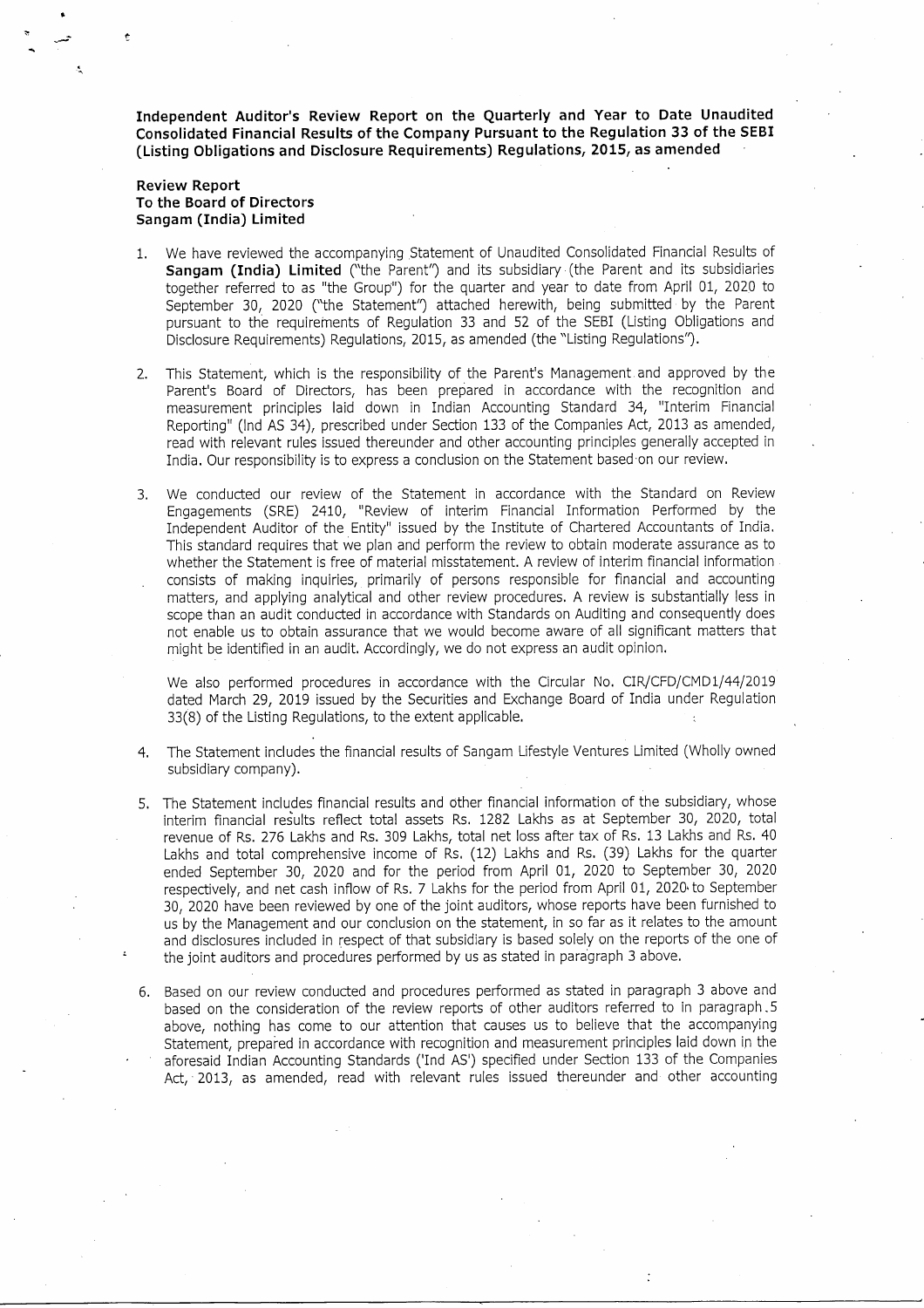principles generally accepted in India, has not disclosed the information required to be disclosed in terms of the Listing Regulations, including the manner in which it is to be disclosed, or that it contains any material misstatement.

**For Rajendra & Co. Chartered Accountants** Firm Registration No 108355W

Arsway

**Akshay. R. Shah Partner** Membership NO.103316 UDIN: 20103316AAAAFC6582 Place: Mumbai Date: October 31, 2020



**For O. P. Dad & Co. Chartered Accountants** Firm Registration No 002330 я. O. P. Dad **Partner**

Membership No.035373 Membership No.033373<br>UDIN: 20 0 3S373 AAAAFP36S2<br>Place: Bhilwara Date: October 31, 2020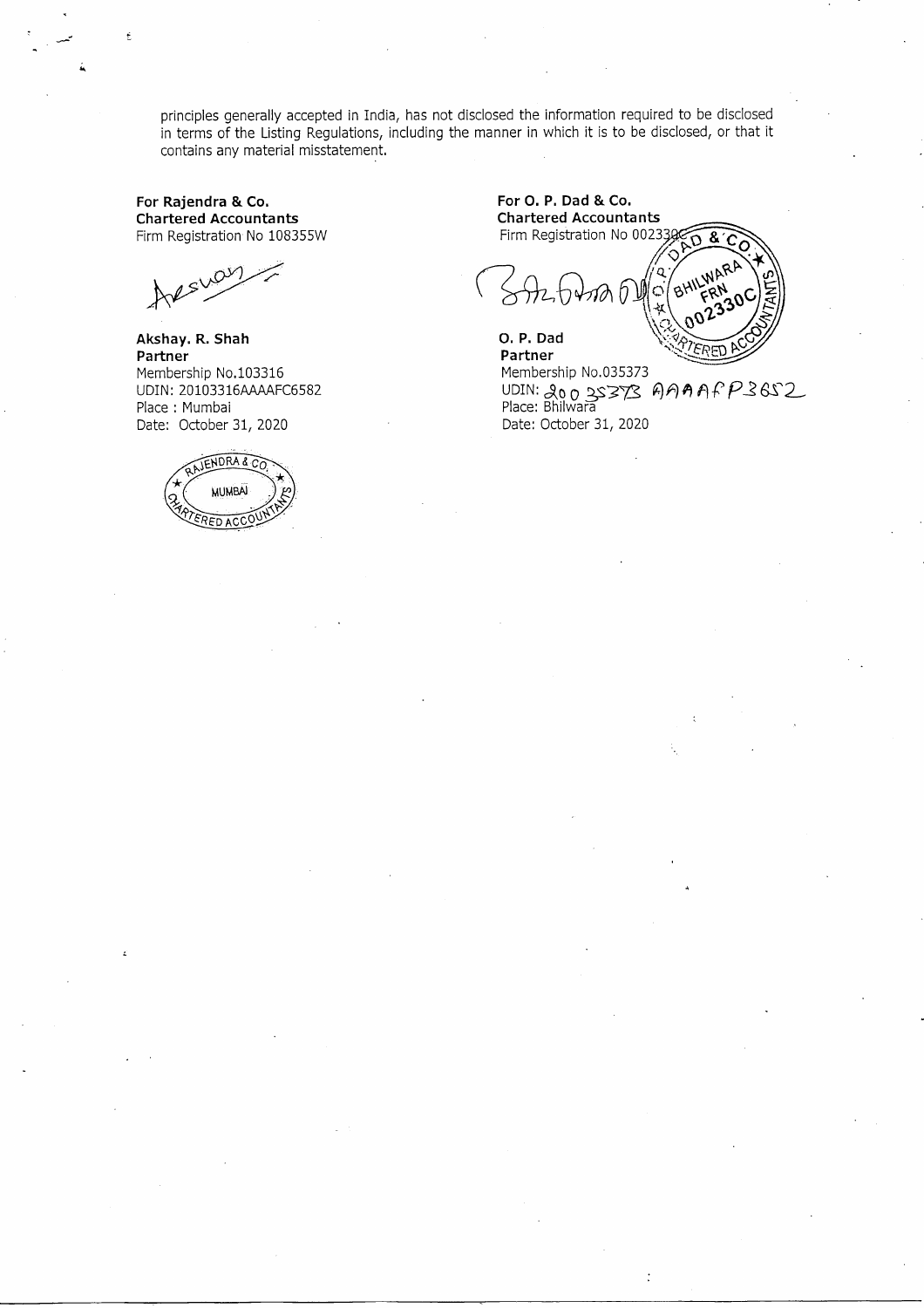

Regd.Off. : Atun, Chlttorgarh Road, Bhllwara-311001 (RaJ.), Phone: 01482-245400, Fax: 01482-245450

CIN: U7118Rj1984PLC003173, Web: www.sangamgroup.com. Email: secretarlal@sangamgroup.com UNAUDITED CONSOLIDATED FINANCIAL RESULTS FOR THE QUARTER AND HALF YEAR ENDED ON 30<sup>th</sup> SEPTEMBER, 2020

|              |                                                                                 |          |               |           |                 |                          | (₹ in Lakhs, except per equity share data) |
|--------------|---------------------------------------------------------------------------------|----------|---------------|-----------|-----------------|--------------------------|--------------------------------------------|
| SI.<br>No.   | Particulars                                                                     |          | Quarter Ended |           | Half Year Ended |                          | Financial Year<br>Ended                    |
|              |                                                                                 | 30,09,20 | 30.06,20      | 30,09,19  | 30,09.20        | 30,09,19                 | 31.03.2020                                 |
|              |                                                                                 |          |               | Unaudited |                 |                          | Audited <sup>'</sup>                       |
|              | income                                                                          |          |               |           |                 |                          |                                            |
|              | a. Revenue from Operations                                                      | 31244    | 10886         | 48769     | 42130           | 94833                    | 179011                                     |
|              | b. Other income                                                                 | 85       | 131           | 219       | 216             | 629                      | 847                                        |
|              | Total Income                                                                    | 31329    | 11017         | 48988     | 42346           | 95462                    | 179858                                     |
| $\mathbf{I}$ | Expenses                                                                        |          |               |           |                 |                          |                                            |
|              | a. Cost of materials consumed                                                   | 15397    | 6548          | 25127     | 21945           | 52904                    | 98233                                      |
|              | b. Purchases of stock in trade                                                  | 57       | 61            | 3232      | 118             | 3745                     | 4014                                       |
|              | c. Change in inventories of finished goods, work-in-progress and stock-in-trade | 2131     | (1335)        | 989       | 796             | (345)                    | (1165)                                     |
|              | d. Employees benefits expense                                                   | 3442     | 2412          | 4967      | 5854            | 9816                     | 19241                                      |
|              | e. Finance costs                                                                | 973      | 1385          | 1736      | 2358            | 3620                     | 6881                                       |
|              | f. Depreciation and amortisation expense                                        | 2054     | 2048          | 2035      | 4102            | 4051                     | 8105                                       |
|              | a. Power & Fuel                                                                 | 3642     | 2139          | 5827      | 5781            | 11803                    | 22881                                      |
|              | h. Other Expenses                                                               | 4213     | 2720          | 4672      | 6933            | 9281                     | 19654                                      |
|              | Total Expenses                                                                  | 31909    | 15978         | 48585     | 47887           | 94875                    | 177844                                     |
| Ш            | Profit/(Loss) before Exceptional Items & Tax (I-II)                             | (580)    | (4961)        | 403       | (5541)          | 587                      | 2014                                       |
| IV           | Exceptional Items                                                               |          |               |           |                 |                          |                                            |
| v            | Profit/(Loss) before Tax (III-IV)                                               | (580)    | (4961)        | 403       | $(5541)$ .      | 587                      | 2014                                       |
| VI           | Tax expense:                                                                    |          |               |           |                 |                          |                                            |
|              | Current tax                                                                     |          |               | 212       |                 | 523                      | 1232                                       |
|              | Deferred tax                                                                    | (156)    | (1709)        | (120)     | (1865)          | (361)                    | (431)                                      |
|              | Earlier Years                                                                   |          |               |           |                 | $\overline{\phantom{a}}$ | (115)                                      |
| VII          | Profit/(Loss) after tax from continuing operations (V-VI)                       | (424)    | (3252)        | 311       | (3676)          | 425                      | 1328                                       |
|              | VIII Other Comprehensive Income/(Loss)                                          |          |               |           |                 |                          |                                            |
|              | A.(i) items that will not be reclassified to profit or loss                     |          |               | 17        |                 | 35                       | (1)                                        |
|              | (ii) income Tax on Items that will not be reclassified to profit or loss        |          |               | (6)       |                 | (12)                     |                                            |
|              | B.(I) Items that will be reclassified to profit or loss                         | 12       | 303           | (23)      | 315             | (12)                     | (323)                                      |
|              | (ii) Income Tax on Items that will be reclassified to profit or loss            | (4)      | (106)         | 8         | (110)           |                          | 113                                        |
|              | Total Other Comprehensive Income/(Loss) (Net of Tax)                            | 8        | 197           | (4)       | 205             | 15                       | (210)                                      |
|              | $ X $ Total Comprehensive Income for the period (VII+VIII)                      | (416)    | (3055)        | 307       | (3471)          | 440                      | 1118                                       |
| X            | Paid-up Equity Share Capital (Face Value of ₹ 10 per Share)                     | 3942     | 3942          | 3942      | 3942            | 3942                     | 3942                                       |
| XI           | Other Equity                                                                    |          |               |           |                 |                          | 4877C                                      |
|              | XII Earning per Equity Share:                                                   |          |               |           |                 |                          |                                            |
|              | (1) Basic (not annualised)                                                      | $-1.08$  | $-8.25$       | 0,79      | $-9,32$         | 1.08                     | 3,37                                       |
|              | (2) Diluted (not annualised)                                                    | $-1.08$  | $-8,25$       | 0.79      | $-9.32$         | 1.08                     | 3.37                                       |
|              | Notes:-                                                                         |          |               |           |                 |                          |                                            |

The above unaudited consolidated financial results for the quarter and half year ended 30<sup>th</sup> Septmeber 2020 have been prepared by the Company in accordance with الـ Regulation 33 of SEBI (Listing Obligations & Disclosure thereafter were approved and taken on record by the Board of Directors In their meeting held on.31't October, 2020.

 $\vert$ 2 Based on the management approach as defined in Ind AS 108 - Operating Segments, the Chief Operating Decision Maker (CODM) evaluates the company's performance and allocates resources based on an analysis of various performance indicators of business segment/s in which the company operates. The Company is primarlly engage<br>In the business of textile manufacturing which the managem required and accordingly not provided.

The Board of Directors of the Sangam India Limited (SIL) and Sangam lifestyle Ventures Limited (SLVL) has approved the Scheme of Amalgamation of SLVL with SIL on<br>dated 14th September, 2020 and 12th September, 2020 respecti /approprlate Authorities. .

The Covid 19 Pandemic affected giobally as well as India causing significant disturbance in economic activities. After the unlocking guidelines released by the Governmen<br>time to time, the Group has gradually started the pr However the Group expects to achieve the pre-covid levels of profitability in near quarters and there will not be significant changes in carrying amount of assets. The<br>Company continuously monitoring any material change in

5 The figures of the previous period have been re-grouped / rearranged and / or recast wherever considered necessary.

For Sangam (India) Limited Date: 31**°<sup>r</sup> October, 2020**<br>Place : Bhilwara **AM** (R.P.soni) Chairman DIN: 00401439 <u>a m</u> а SANGAM 'o u **ARE** WHAT YOU AR K WHAT YOU WEAR œ NORA & **DACCO**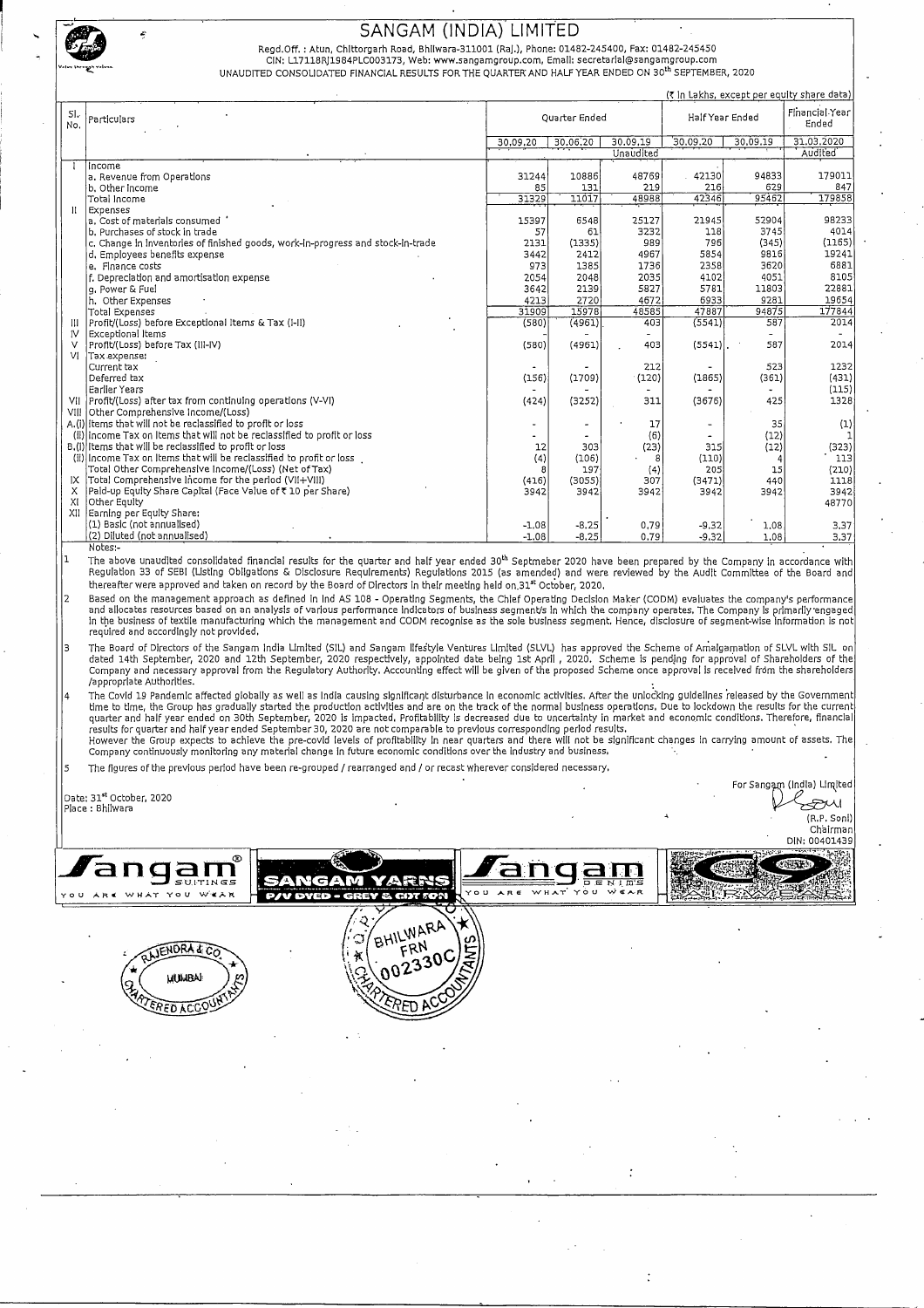

in the state of the contract of the contract of the contract of the contract of the contract of the Regd.Office : Atun, Chittorgarh Road, Bhilwara-311001 (Raj.), Phone: 01482-245400, Fax: 01482-245454500, Fax: 01482-24545 ~ " CIN: Ll7118RJ1984PLC003173, Web: www.sanqarnproup.corn. Email: secretarial@sangamgroup.com

ماتينية.<br>Unaudited Consolidated Statement of Assets and Liabilities for the Half Year Ended 30<sup>th</sup> September, 2020

|                |                                            |               | ₹ in Lakhs                 |
|----------------|--------------------------------------------|---------------|----------------------------|
| SI.            | Particulars                                | As at         | As at                      |
| No.            |                                            | 30.09.2020    | 31.03.2020                 |
|                |                                            | Unaudited     | Audited                    |
|                | <b>ASSETS</b>                              |               |                            |
| $\mathbf{1}$   | Non-Current Assets                         |               |                            |
|                | (a) Property, Plant and Equipment          | 58554         | 61541                      |
|                | (b) Capital Work-in-Progress               | 1534          | 602                        |
|                | (c) Other Intangible Assets                | 79            | 81                         |
|                | (d) Intangible Assets under Development    | 370           | 356                        |
|                | (e) Financial Assets                       |               |                            |
|                | (i) Investments                            | 4             | 585                        |
|                | (ii) Other Financial Assets                | 952           | 950                        |
|                | (f) Other Non-Current Assets               | 437           | 639                        |
|                | <b>Total Non-Current Assets</b>            | 61930         | 64754                      |
|                |                                            |               |                            |
| $\overline{2}$ | Current Assets                             |               |                            |
|                | (a) Inventories                            | 30674         | 37278                      |
|                | (b) Financial Assets                       |               |                            |
|                | (i) Trade Receivables                      | 26682         | 29155                      |
|                | (ii) Cash and Cash Equivalents             | 31            | 835                        |
|                | (iii) Bank Balance (other than (ii) above) | 480           | 5.30                       |
|                | (iv) Other Financial Assets                | 4876          | 4952                       |
|                | (c) Current Tax Assets (Net)               | 492           | 445                        |
|                | (d) Other Current Assets                   | 4578          | 6102                       |
|                | <b>Total Current Assets</b>                | 67813         | 79297                      |
|                | Total Assets                               | 129743        | 144051                     |
|                | <b>EQUITY AND LIABILITIES</b>              |               |                            |
|                | Equity                                     |               |                            |
|                | (a) Equity Share Capital                   | 3942          | .3942                      |
|                | (b) Other Equity                           | 45299         | 48770                      |
|                | <b>Total Equity</b>                        | .49241        | 52712                      |
|                |                                            | $\ddot{\chi}$ |                            |
|                | Liabilities<br>ţ.                          |               |                            |
| $\mathbf{1}$   | Non-Current Liabilities                    |               |                            |
|                | (a) Financial Liabilities                  |               |                            |
|                | (i) Borrowings                             | 24838         | $\cdot$ 24228              |
|                | (b) Deferred Tax Liabilities (Net)         | 3156          | 4911<br>29139              |
|                | <b>Total Non-Current Liabilities</b>       | 27994         |                            |
|                |                                            |               |                            |
| $\mathcal{P}$  | Current Liabilities                        |               |                            |
|                | (a) Financial Liabilities                  | 28119         | 35899                      |
|                | (i) Borrowings                             |               |                            |
|                | (ii) Trade Payables                        | 846           | 763                        |
|                | a) Due to Micro and Small Enterprises      | 6720          | 10703                      |
|                | b) Other than Micro and Small Enterprises  | 14093         | 11746                      |
|                | (iii) Other Financial Liabilities          | 840           | 1337                       |
|                | (b) Other Current Liabilities              | 1890          | 1752                       |
|                | (c) Provisions                             | 52508         | 62200                      |
|                | Total, Current Liabilities                 | 129743        | 144051                     |
|                | <b>Total Equity and Liabilities</b>        |               |                            |
|                | <b>SAD &amp;</b>                           |               | For Sangam (India) Limited |
|                | ENDRA & C?                                 |               |                            |
|                | Date: 31st October, 2020<br>BHILWARA       |               | Boni                       |
|                | FRN<br><b>UTULIBAI</b><br>Place: Bhilwara  |               | (R.P. Soni)                |
|                | 002330C<br>ra<br>Es<br><b>ERED ACCO</b>    |               | Chairman                   |
|                |                                            |               | DIN: 00401439              |
|                |                                            |               |                            |

 $\ddot{\cdot}$